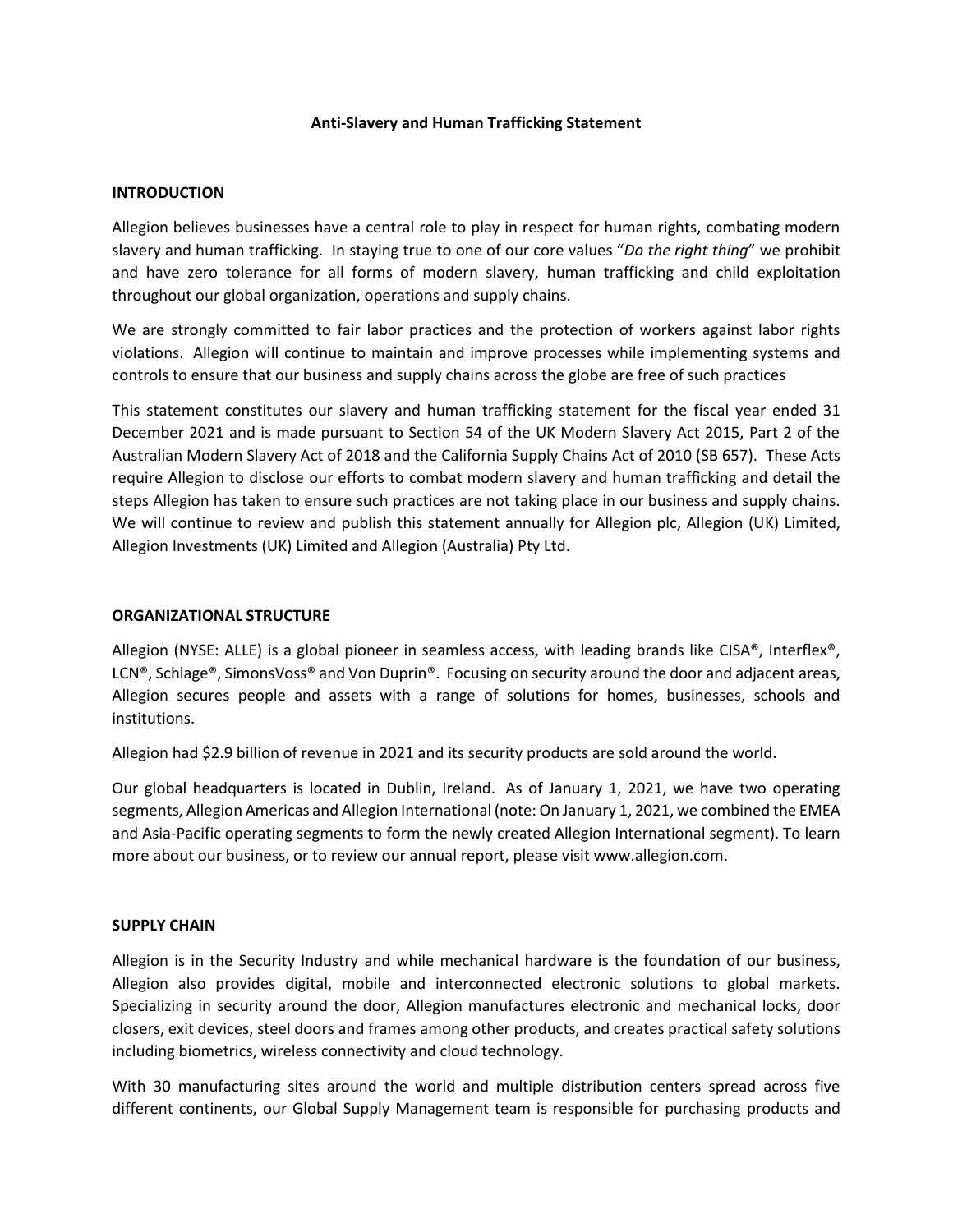services from external partners used to manufacture products, deliver those products to our customers and run the day-to-day operations of our business.

Allegion's supply chain includes suppliers in Americas, Europe, Middle East and Asia Pacific regions. Activities involve the transformation of zinc, brass, steel and other materials into parts used to build Allegion products and include various manufacturing processes to create supplementary components and key electronic mechanisms.

Allegion's supply chain structure supports the complexities of global supply and manages associated risks, including compliance with regulatory directives and monitoring suppliers' performance and financial stability. The supply chain structure includes a strategic sourcing team of commodity managers responsible for managing purchased components. Commodity managers create and execute commodity playbooks, select suppliers, manage supplier relationships and performance, and lead commercial activities (agreements, pricing, payment terms, etc.).

## **ORGANIZATIONAL POLICIES**

Our commitment to ethical behavior and compliance can be found throughout our policies and our **Allegion Code of Conduct**. We believe that the fundamental values set forth in these policies and our Code of Conduct should serve as our global minimum business standards. For example, Allegion has policies and procedures in place to ensure the procurement of goods and services is conducted in an honest, competitive, fair and transparent manner that delivers the best combination of quality, value and risk from our suppliers in support of Allegion's global enterprise goals.

To ensure our policies and guidelines reflect industry best practices, Allegion is a member of Gartner Legal & Compliance, a global research and advisory firm providing information and guidance for the continued development of compliance and ethics related programs. We also actively participate in C-TPAT (Customs – Trade Partnership against Terrorism) and the AEO (Authorized Economic Operator) programs to help facilitate best supply chain security standards. Further, Allegion is a voting member of the Social Responsibility Alliance and participate on the Slavery & Trafficking Risk Template (STRT) Development Committee, the organization that maintains the standardized STRT used globally by companies in their supply chain transparency programs.

As defined in our **Allegion Code of Conduct for Business Partners**, Allegion also expects that our business partners, including our suppliers, vendors, consultants and contractors adopt and enforce standards similar to those defined in our policies which are included as links below.

## **Allegion Code of Conduct and Corporate**

**GovernanceDocuments**: <https://www.allegion.com/corp/en/about/corporate-governance.html>**Allegion Code of Conduct for Business Partners and the Supplier Documentation:**

[Allegion Code of Conduct for Business Partners.pdf](https://www.allegion.com/content/dam/allegion-corp/other/Allegion%20Code%20of%20Conduct%20for%20Business%20Partners.pdf#:~:text=This%20Allegion%20Code%20of%20Conduct%20for%20Business%20Partners,affiliates%20and%20divisions%2C%20including%20merchandising%20affiliates%20of%20Allegion.)

<https://www.allegion.com/suppliers>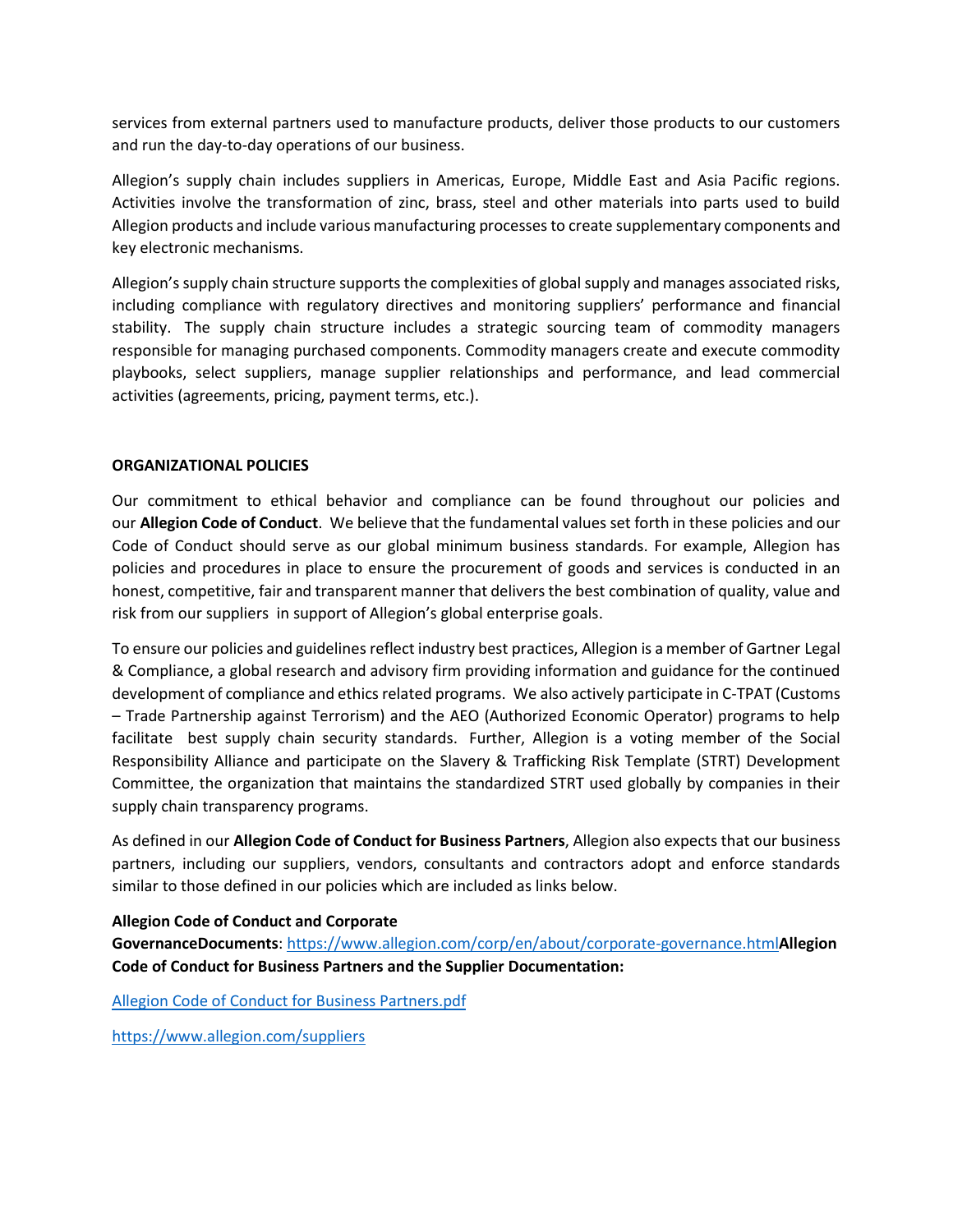## **Corporate Social Responsibility and ESG**:

<https://www.allegion.com/csr>

### **Allegion Conflict Minerals Policy:**

## <https://www.allegion.com/corp/en/about/csr/sustainability-and-safety/conflict-minerals.html>

#### **VERIFICATION AND DUE DILIGENCE**

• Verification and Risk Assessment:

Allegion has partnered with a third-party provider, Assent, to assist with the identification and risk mitigation of modern slavery and human trafficking practices throughout our global supply chain. Allegion uses the Global Slavery Index (GSI) and the U.S. Department of State Trafficking In Persons Report (TIP) to identify geographical high-risk areas where direct spend suppliers are located. After establishing the supplier subset, an email campaign is launched to request the suppliers complete a self-assessment. The self-assessment evaluates the risk of slavery and human trafficking using an industry standard survey, the Slavery & Trafficking Risk Template (STRT) available at [www.sraglobal.org.](http://www.sraglobal.org/) In 2021, we campaigned on version 2.1 of the STRT. The changes were designed to incorporate new indicators for emerging issues, such as forced labor in Xinjiang, greater flexibility on country risk calculations, and an enhanced question set for deeper evaluation of high-risk suppliers.

Our approach enables us to assess the strength of the supplier's risk mitigation activities in relation to their risk exposure based on geographical location, industry, use of labor brokers and workforce characteristics, and it serves as the initial assessment of potential risk within our supply chain. Engagement of the suppliers in completing the risk assessment process and providing supporting documentation enables us to raise supplier awareness, foster constructive dialogue and engage their support in helping us maintain our commitment to combat and mitigate slavery and trafficking risk in the supply chain. Every year, Allegion has continued to expand our survey range and repeat supplier assessments to monitor for status change.

The risk related to human trafficking and modern-day slavery is escalated as part of our commodity management risk process. The Allegion supplier risk management process is designed to improve the performance levels of our suppliers and reduce or eliminate risk to plant operations. The measured risks include financial, economic, legal, regulatory, geopolitical, availability, geographical and contract. A sourcing council manages the supply risk process and risk mitigation plans.

The Uyghur Forced Labor Prevention Act (signed into law Dec. 23, 2021) effectively deems all goods mined, produced, or manufactured in the XUAR as produced by forced labor in China. Accordingly, effective, June 21, 2022, the United States will ban imports of all goods made or produced, in whole or in part, from the Xinjiang Uyghur Autonomous Region in China. As a result, we have taken steps to evaluate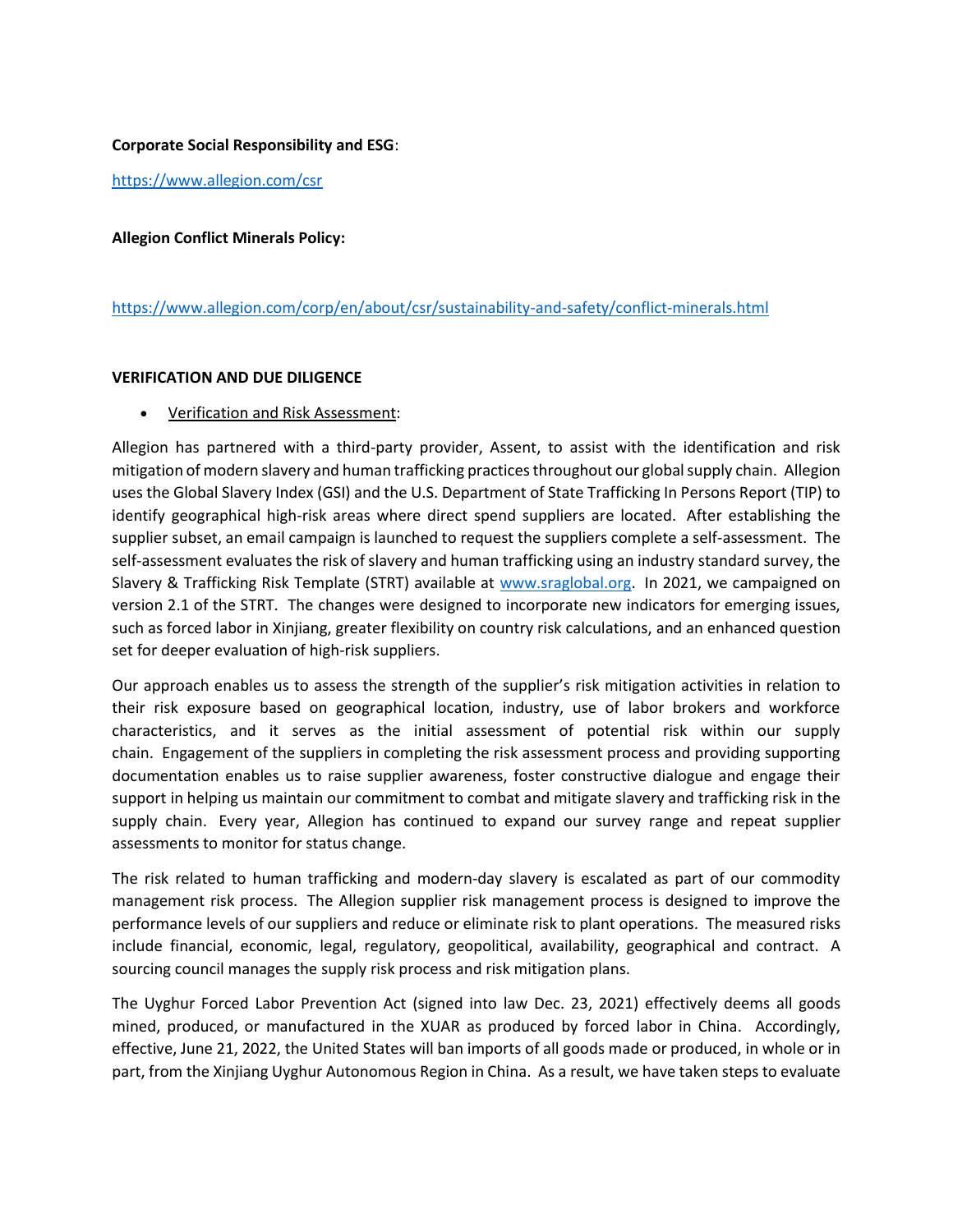our risk in the Xinjiang region. Initial analysis of our supplier results indicates no confirmed links to the Xinjiang Uyghur Autonomous region.

The COVID-19 pandemic has continued to cause widespread disruptions in business continuity around the world and has included quarantines, business closures and supply chain disruptions, straining both our suppliers and our internal bandwidth.

• Internal Accountability:

Allegion's Code of Conduct reinforces our commitment to following the law in all places where we do business and it applies to all of our officers, employees and directors. Our Code guides our business relationships with customers and suppliers and it also emphasizes what's expected of Allegion by shareholders, government regulators and the communities we serve.

All Allegion employees must embrace our Code. Violation of the Code of Conduct may result in discipline, up to and including, termination and/or reporting of the misconduct to the relevant government authorities.

• Supplier accountability:

Allegion is committed to working with our suppliers to both mitigate and address any identified risk. As part of our terms and conditions of purchase, we require all suppliers to comply with applicable local law and regulations.

Additionally, our terms and conditions state that our suppliers will not utilize child, slave, prisoner or any other form of forced or involuntary labor, or engage in abusive employment or corrupt business practices.

Our terms and conditions also require all suppliers to follow our Business Partner Code of Conduct, the violation of which may result in termination of the supplier relationship and/or reporting of the misconduct to the relevant authorities.

• Reporting Mechanism:

Allegion has an established **Helpline** to help ensure concerns regarding lawful and ethical behavior are reported and to maintain compliance with Allegion's Code of Conduct and Ethical Sourcing Policies & Guidelines.

This confidential, non-retaliatory resource is available for any internal and external stakeholder to inform Allegion of concerns or report findings of non-compliance by sending an e-mail or by using our third-party hotline.

Reports can be made anonymously and will be kept confidential to the extent practicable and allowed by law.

Email: [EthicsandCompliance@allegion.com](mailto:EthicsandCompliance@allegion.com)

Phone: 800 461 9330 (United States and Canada)

Business Partner Code of Conduct: [Allegion Code of Conduct for Business Partners.pdf](https://www.allegion.com/content/dam/allegion-corp/other/Allegion%20Code%20of%20Conduct%20for%20Business%20Partners.pdf#:~:text=This%20Allegion%20Code%20of%20Conduct%20for%20Business%20Partners,affiliates%20and%20divisions%2C%20including%20merchandising%20affiliates%20of%20Allegion.)